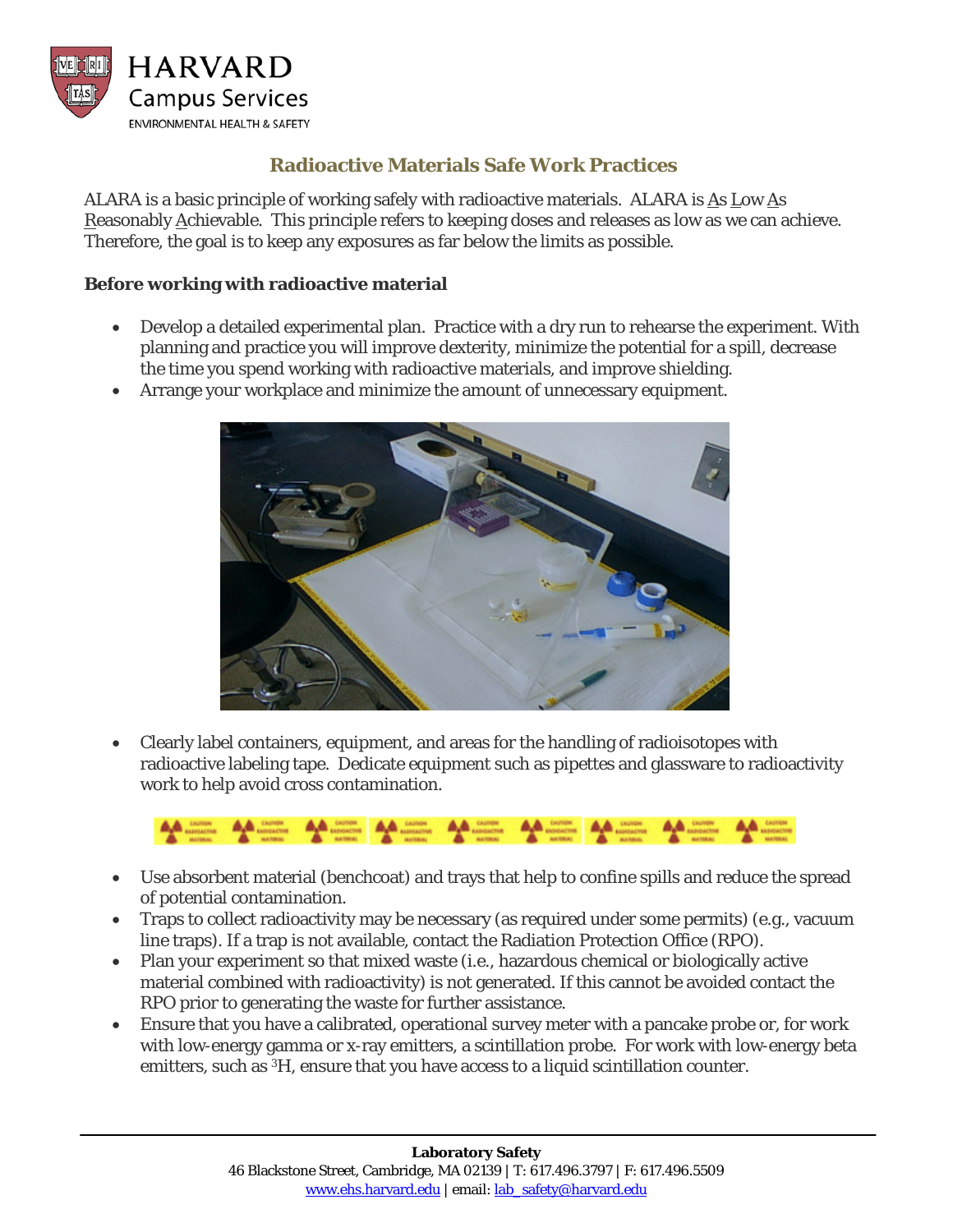### **Working with radioactive material**

- Minimize the time spent near radioactive materials.
- Keep as much distance between yourself and the radiation source(s) as possible.
- Wear personal protective equipment. The minimum requirements include a laboratory coat, gloves, safety glasses and close-toed shoes. Wear whole-body dosimeters (e.g. Luxel dosimeter) when handling radioactive material and extremity dosimeters (e.g. finger ring), if one is provided by the RPO. Wear either a single or double pair of gloves, depending on the radionuclide you are working with. Choose gloves that are appropriate for the chemical and other hazards in your experiment. If you are unsure about the type of protective glove to use call the RPO at 496-3797.



- Change your gloves often. Assume gloves are contaminated until proven otherwise. Do not leave the laboratory or touch things outside of the work space. Remove gloves carefully from the inside out. Ensure that gloves are disposed of properly and wash hands immediately.
- Use remote handling devices (forceps or tongs) to handle stock vials, sources, or potentially contaminated items.
- Do not eat, drink, smoke, chew gum, or touch exposed areas of skin while working in a room where radioisotopes are handled. Be careful not to rub your eyes, scratch exposed areas of skin, or touch your hair.
- Use an appropriate survey meter and probe. Monitor work surfaces and gloves regularly to maintain control over contamination and exposure.
- Use automatic or remote pipetting devices. **NEVER** pipette by mouth.
- 
- Allow sufficient time for frozen stock solutions to thaw before attempting to withdraw an aliquot. If you are working with 35S-methionine, cysteine, and Translabel® refer to the related worksheet for 35S volatility.
- Handle volatile compounds, which have the potential for vapor or gas release (such as Na<sup>125</sup>I or 35S-Methionine or Cysteine) in a functioning hood.
- Handle and dispose of spin (centrifuge) columns with care. Place used columns in a sealed container (capped tube or Ziploc® bag) prior to discarding into the radioactive waste.
- Use shielding appropriate for the radionuclide. An effective shield should provide protection in all directions. Place the radioactive material close to the shield to maximize the "shadow area" (area where radiation is blocked out by the shield) cast by the shield. Survey to ensure proper shield placement.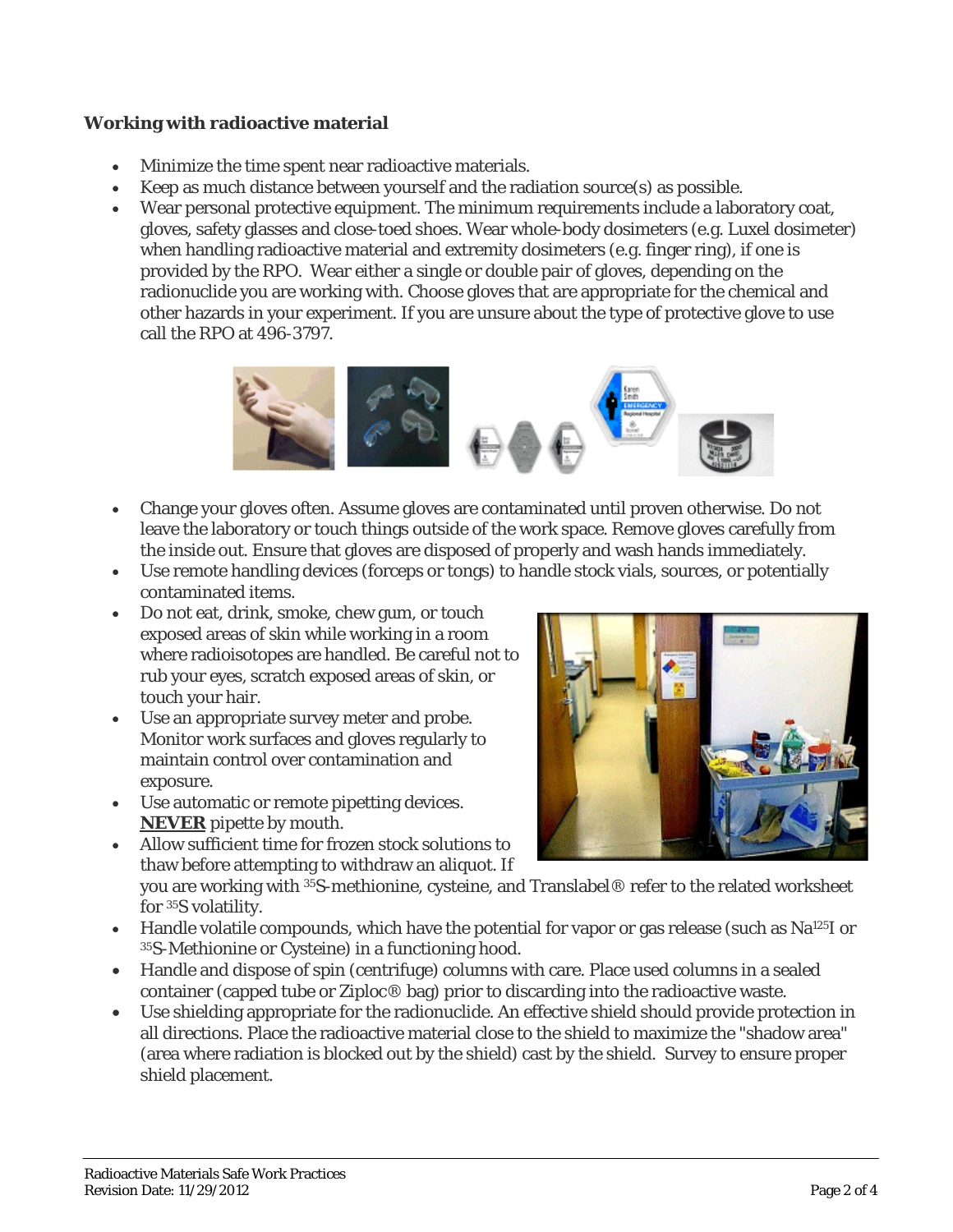

Moving the material back from the shield shrinks the shielded area (the shadow) and thus decreases shielding effectiveness.



• Never shield high-energy beta radiation (e.g. 32P) in high atomic number materials such as lead, as secondary radiation (Bremsstrahlung) may be produced and is more penetrating than the beta radiation that produced it. Therefore, use light weight materials such a plastics (e.g. Lucite, Plexiglas) to shield beta emitters.

## **After working with radioactive materials**

- Lock-up and secure your radioactive stock solutions immediately after use.
- Survey yourself (e.g. hands, hair, eyeglasses, clothing, shoes, etc.) and work area for contamination with an appropriate survey meter. Decontaminate if necessary. Remove protective clothing and wash hands immediately and thoroughly with warm water and soap.
- Note the results of your survey on your personal survey record. Personal and area surveys must always be performed after each use of radioactivity, but documentation on this form is only required if you are working with 1 mCi or greater.
- Promptly segregate and package in appropriate waste containers all radioactive waste items. Record the activity on the waste log. Store waste containing gamma/x-ray emitters or high energy beta emitters (e.g. 32P) behind sufficient shielding.